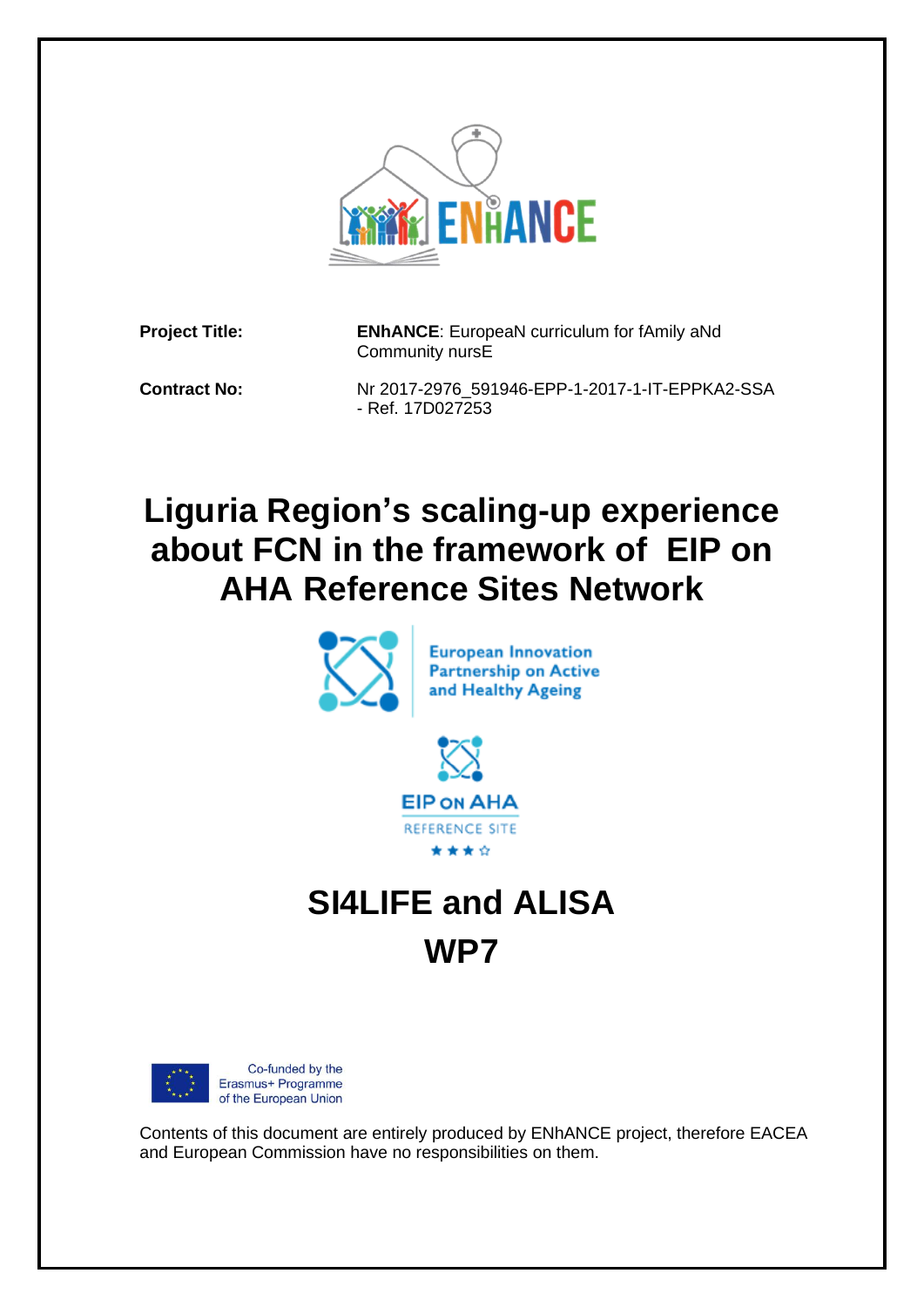#### **THE TARGETED SOCIAL IMPACT**

The share of the population aged 65 YEARS AND OVER is increasing in every EU country. Taking care of frail older adults who live alone at home is a big challenge for every EU socio-sanitary system.

National health policies aim to prevent older adults access and permanence in hospitals, since "institutionalition" is expansive and no longer sustainable.

in this context, the targeted social impact we're going to present is to allow ageing people to stay independent as long as possible, enabling them to participate to the local community life and enhancing the quality of their lives

The WHO identifies Primary Health Care (PHC), i.e. a first-contact, accessible, continued, comprehensive and coordinated CARE, as an effective mean to target this social impact, since it provides a GATEWAY between the community and the health systems.

The modernization of health services across europe through a new phc model requires new roles and new ways of working by health care personnel.

In this framework, the **Family and Community Nurse (FCN)** has been identified by WHO as a KEY ACTOR in the new PHC model, shaping personalized services for the older adults and their families.

#### **THE CONTEXT**

In Liguria Region over-65 represent about the 28,4% of total population.



**Over-65 28,4% of total population**

This demographic scenario makes Liguria an extraordinary TEST BED FOR INNOVATION in policies concerning the ageing population, at all levels.

The existing policies and interventions are already tailored on the ageing population, based on prevention and active and independent living.

Current law in Italy assigns to the concurrent competence of state and regions the matter "health protection".

National law defines the Essential Levels of Health Care (LEA) and provides a framework for the management of chronic diseases. The conference of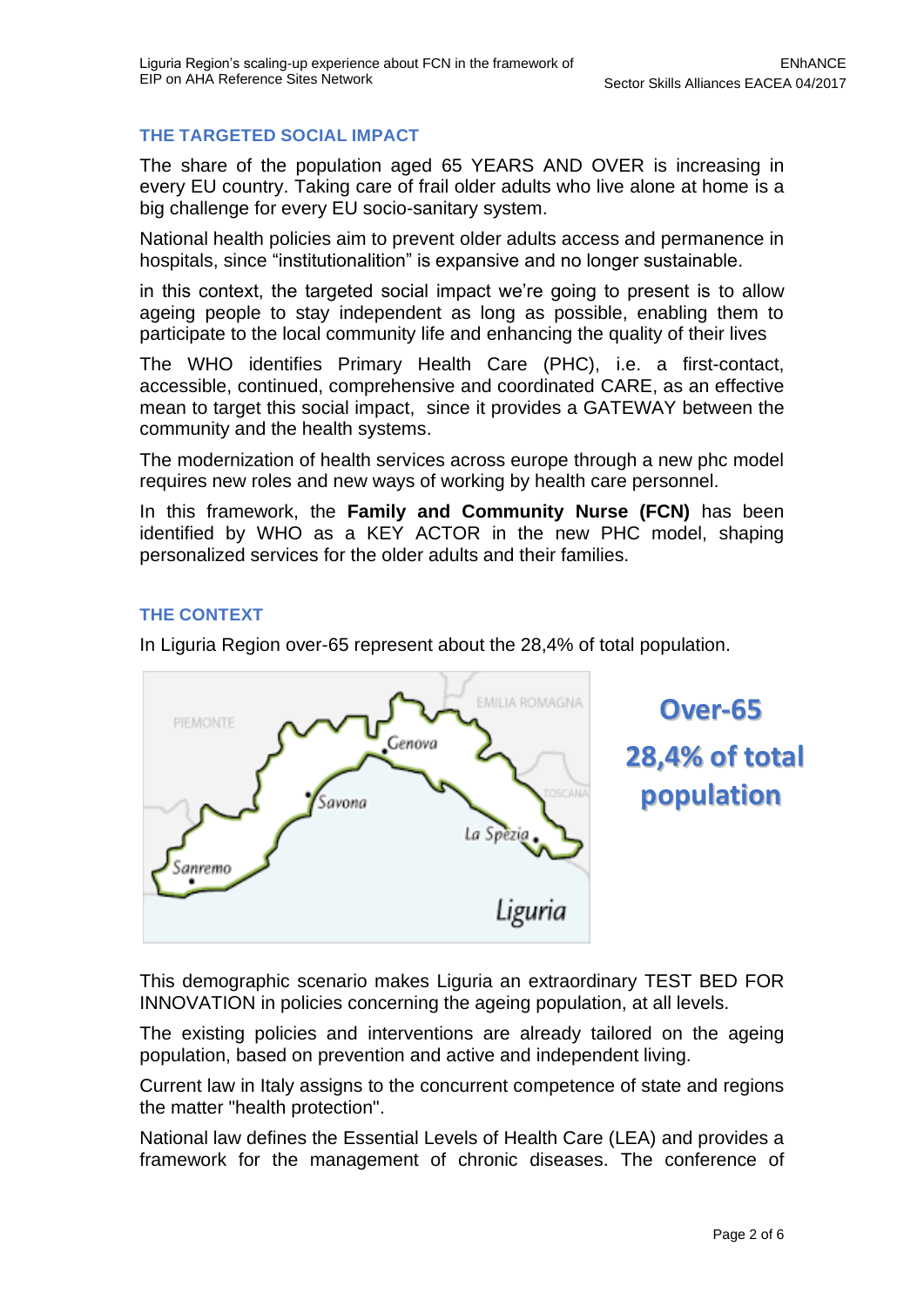regions has just released in September 2020 some guidelines for FCN integration in the social-health care system.

At the regional level for Liguria region the reference framework is the regional Social Health Plan.

The FCN has been identified in the current Regional Health Plan as a key innovative figure, but the actual integration of this figure in the regional health system is connected with 2 main elements:

- the research activities carried out by Regione Liguria as partner in European Projects;
- and new PHC issues opened by the current pandemic emergency.

#### **CONSENSO PROJECT AND "INNER AREAS" NATIONAL PROGRAM**

The first step of Regione Liguria in a EU project about FCNs

was in 2016 with CONSENSO Project, an Interreg project funded under Alpine Space programme [\(https://www.alpine-](https://www.alpine-space.eu/projects/consenso/en/home)[Space.eu/projects/consenso/en/home\)](https://www.alpine-space.eu/projects/consenso/en/home)

CONSENSO was aimed to develop and test an health & social care model centered on Family and Community Nurses.

This new model has been tested in 5 pilot regions. Regione Liguria tested in Alta Val Trebbia, a mountain "inner" area where over-65 are about the 35% of population.

In the framework of the project 4 FCNs have been trained and then they managed ALL OF THE OVER-65 OF THE AREA with important results.

In 2019 the experimentation has been framed in the National Program

targeting depopulation in "Inner Areas". Regione Liguria has 4 Inner Areas in the Program.

Unfortunately, the integration of FCNs in inner areas has slowed down due to COVID emergency, but, at operating speed, the numbers of the implementation will be the ones depicted in this table.

| <b>INNER AREA</b>       | <b>INHABITANTS</b> | <b>PLANNED FCNs</b> |
|-------------------------|--------------------|---------------------|
| <b>ALTA VAL TREBBIA</b> | 3.816              | 3                   |
| <b>VALLE ARROSCIA</b>   | 4.069              | 4                   |
| <b>BEIGUA SOL</b>       | 5.264              | 5                   |
| <b>VAL DI VARA</b>      | 4.925              | 5                   |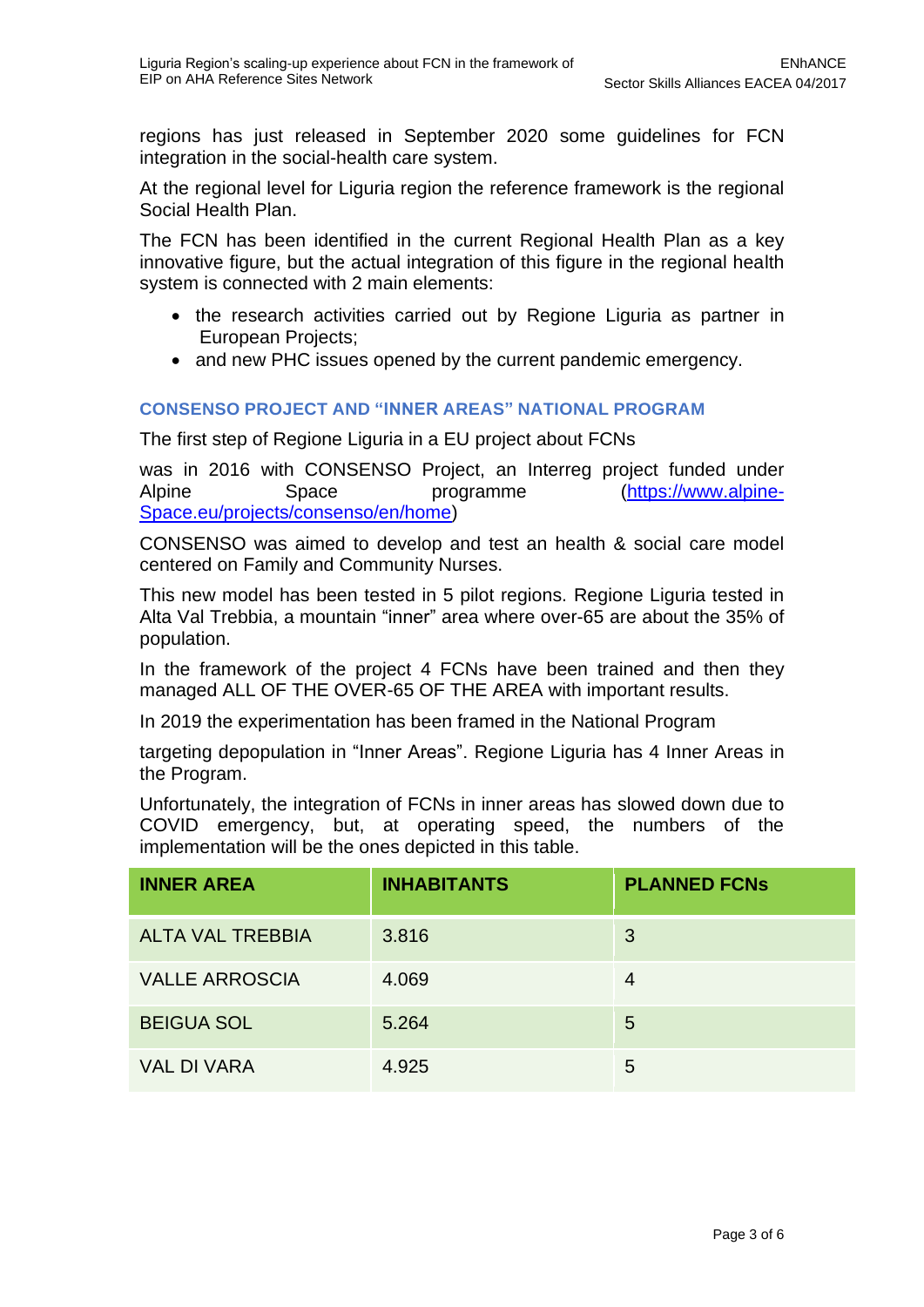

### **ENHANCE PROJECT**

In parallel with the last year of CONSENSO, in 2018, another project focused on FCNs started: ENhANCE.

Funded by the Erasmus Plus programme, ENhANCE aims to define a Professional Profile and a Curriculum for FCNs, which could play a reference role at EU level.

3 members of Regione Liguria Reference Site are partners of this project: ALISA (the Regional Health Agency), SI4LIFE and the University of Genoa

The flexible and "across the board" Curriculum has been tested in 3 countries (Italy, Greece and Finland).

The Italian pilot, consisted in a twelve-month Course at Master's level, awarding a Certificate in Family and Community Nursing officially recognized by UNIGE at EQF7.

44 FCN are going to take their certificate next December.

All of them will be integrated in the regional healthcare system by the next year.

ENhANCE results have been also taken as a reference point for the position statement about FCN delivered past summer by the National Federation of **Nurses**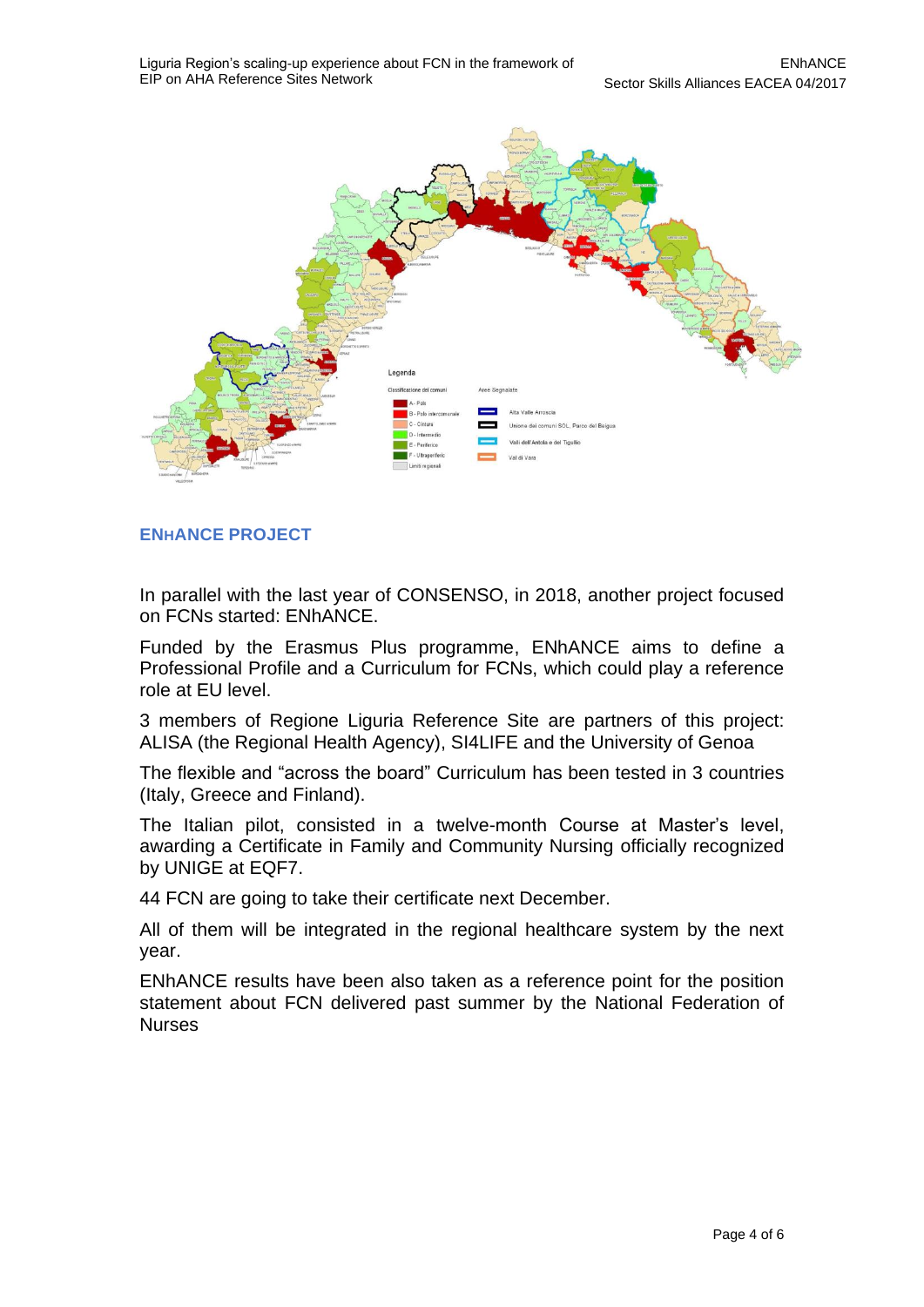#### **THE LAST STEPS OF THE SCALING-UP EXPERIENCE**

The last step of the scaling-up process has been fostered by the pandemic emergency.

As a matter of fact, on the base of the needs emerged with COVID emergency, in May 2020 the Italian Government issued the Decree Law n34 which empowers and reorganizes the welfare networks and formally introduces for the first time Family and Community Nurses as a key professional in social-health care services.

In summer 2020, Regione Liguria formally adopted the national law with a decree and identified in 8 FCN per (fifty thousand) 50.000 inhabitants the current need of the regional system.

FCNs will be integrated in the whole regional territory, scaling up the same approach adopted by CONSENSO in Alta Val Trebbia.

The 44 FCN trained in the framework of ENhANCE project will be employed under this new law and the Master Course organized by the University of Genoa will be repeated next year in order to provide the needed workforce.

#### **CONCLUSIONS**

The results of the described scaling up process still need to be evaluated at operating speed.

In addition this process can be even broadened both increasing the number of FCNs operating on the territory and extending the model to other Regions or countries.

In order to achieve the targeted societal impact we have anyway to tackle some challenges.

Most of them are rooted in the traditional "reactive" social-health care model centered on hospitals.

| <b>REACTIVE SOCIAL-HEALTH CARE</b>                 | <b>PROACTIVE SOCIAL-HEALTH CARE</b>                                |
|----------------------------------------------------|--------------------------------------------------------------------|
| Disease-centered                                   | <b>Patient-centered</b>                                            |
| Based on hospitals and specialized care<br>centers | <b>Based on General Practice and Primary</b><br><b>Health Care</b> |
| Focused on individuals and therapy                 | Focus on the community and on<br>prevention                        |
| Guided by symptoms                                 | Planned                                                            |

An important switch to a proactive model is needed in order to set the ground for a Primary Health Care based on the pivotal role of FCNs